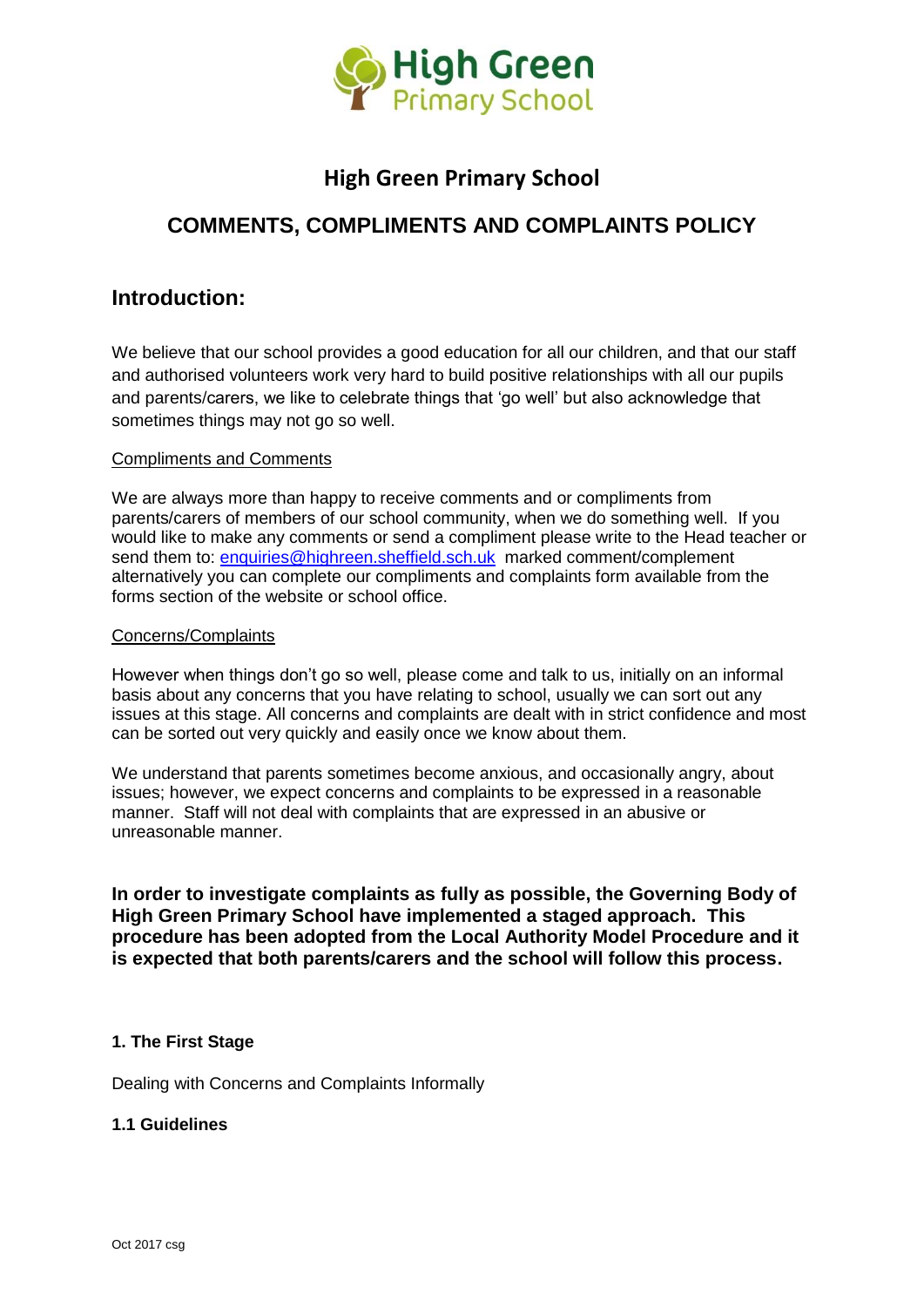1.1.1 It is hoped that all complaints and concerns will be resolved as early and as informally as possible. Parents and carers need not only to be listened to but also to feel that they have been listened to.

The underlying principle is that concerns ought to be handled, if at all possible, without the need for formal procedures. Nevertheless, anyone receiving a complaint should ensure that a record of the complaint and its outcome is maintained.

1.1.2 The vast majority of concerns and complaints can be resolved informally. There are many occasions where concerns are resolved immediately with the class teacher, school business manager or Head Teacher, depending on whom it is parents or carers first approach. Parents must feel able to raise concerns with members of staff without any formality, either in person, by telephone or email. It may, on occasions, be appropriate for someone to act on behalf of the parent or carer.

1.1.3 It may be unclear as to whether a parent or carer is asking a question or expressing an opinion, rather than making a complaint. Similarly, a parent or carer may want a preliminary discussion or be seeking clarification of an issue in order to decide whether he or she wishes to take the matter further.

1.1.4 The school should inform staff that they have the right to advice or representation from their trade union at any stage of the complaints procedure once it becomes clear that a complaint is being made about a member of staff.

### **1.2. Procedures**

1.2.1 Parents and carers should be given an opportunity to discuss their concern with the appropriate member of staff who will clarify the nature of the concern or complaint and reassure them that the school will hear the concern or complaint and attempt to resolve it at the earliest stage. The member of staff may explain how the matter or incident arose and the issues connected with it. It may be helpful at this point for the parent or carer to identify what outcome is expected.

1.2.2 The member of staff will need to respond appropriately, taking into account the status and seriousness of the complaint as well as any data protection issues. Hopefully, the matter can then be resolved immediately.

1.2.3 If the member of staff first approached cannot deal with the matter immediately, then they should make a clear note of the date, the name and contact address or telephone number given by the complainant, giving an indication of what will happen next. The Head Teacher should be informed accordingly.

1.2.4 All members of staff should be aware of the procedure for referring a complaint to the staff member having responsibility for the area about which a particular concern has been raised. They should also ensure that when a referral has been made, this is followed through.

1.2.5 Where the concern relates to the actions of the Head Teacher, the complainant should be advised to contact the Chair of the School Governing Body. In such circumstances, it is recommended that a Governors Complaints Panel comprising three members of the School's Governing Body is convened (this panel should not include both the Chair and VC of Governors).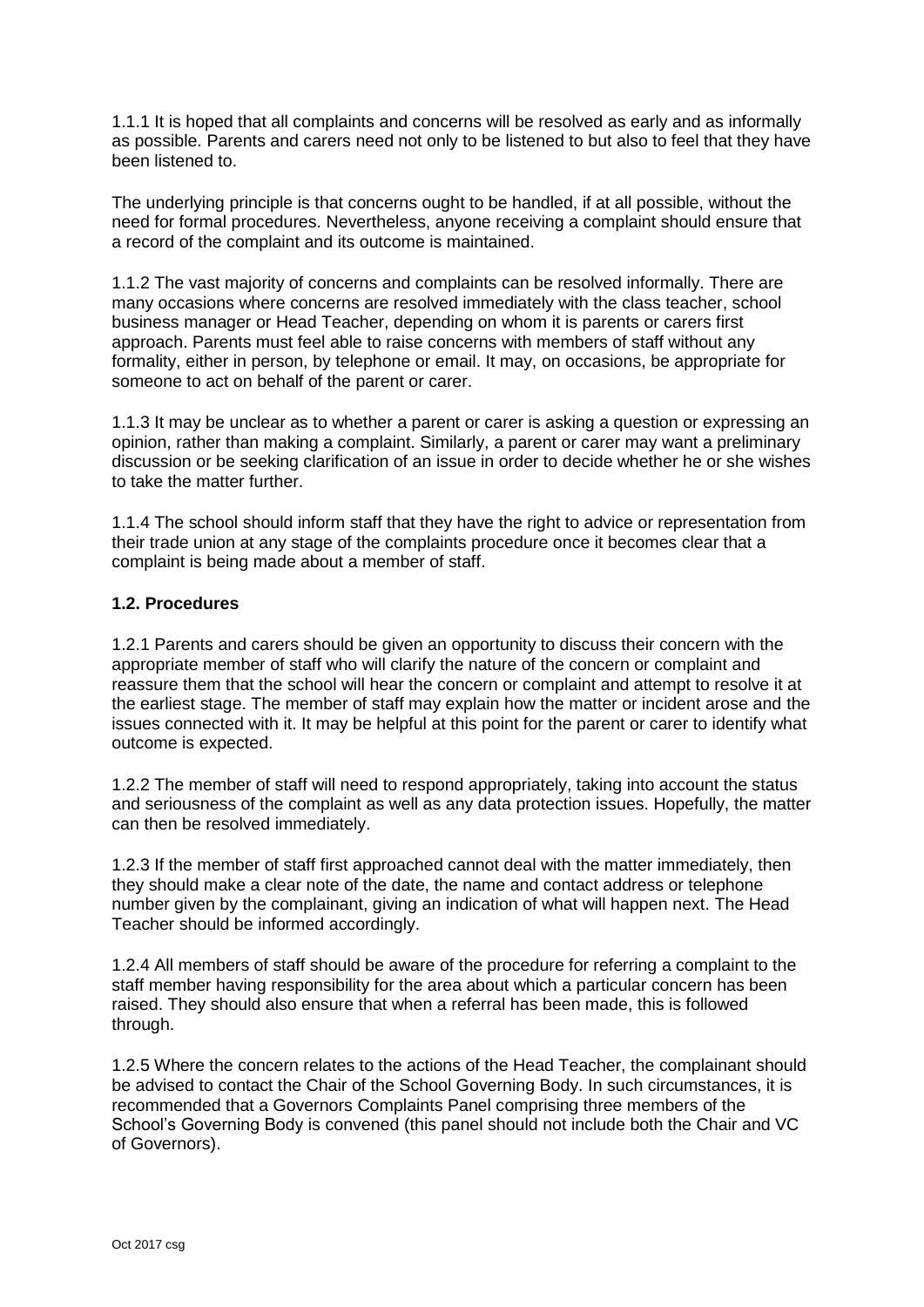1.2.6 The member of staff dealing with the concern or complaint should make sure that the parent or carer is clear about what action, if any, or monitoring of the issue has been agreed, putting this in writing if this appears to be the best way of advising the complainant clearly about the resolution of the matter.

1.2.7 In instances where no satisfactory solution has been found within **10 school working** days of the complaint having been made, parents or carers should be given clear information both verbally and in writing about how to progress their complaint and about any independent advice available to them.

### **2. The Second Stage**

Referral to the Head Teacher for Formal Investigation

#### **2.1 Guidelines**

2.1.1 At this stage, it will be apparent that a formal complaint has been registered in writing, using the form at appendix 1 helps provide a consistent approach to making a complaint at our school. In some instances, the Head Teacher will already have been involved in looking at the matter; in others, it will be their first involvement. In all instances, it will be helpful for the Head Teacher (or other designated member of senior staff) to use these guidelines to ensure consistency and to ensure that regard is paid to the stages of the complaints procedure.

2.1.2 Head Teachers have responsibility for the day-to-day running of their school. They have responsibility for the implementation of the complaints procedure including decisions concerning their involvement at the various stages. A staged complaints procedure should ensure that more than one individual is involved in hearing and investigating the complaint.

2.1.3 Head Teachers should make arrangements to ensure that their involvement does not predominate at each stage of a particular complaint. Arrangements may be made for other staff to deal with parent and carer concerns at Stage 1, allowing for the Head Teacher's involvement at Stage 2, should this be necessary to be independent of the precious stage. At any stage, the Head Teacher may designate another member of staff to collect information and prepare a response.

#### **2.2 Procedures**

2.2.1 Formal complaints should normally be submitted in writing on a school compliments and complaints form (available from the school office or school website forms section). In exceptional circumstances, the school may consider progressing a verbal complaint where there are believed to be sufficient grounds for doing so. The Head Teacher (or designated member of staff) will acknowledge the complaint within **3 working days** of receipt.

2.2.2 Schools should be sensitive to the particular needs of parents or carers who may have difficulty in making a written complaint or for whom English is not their first language.

2.2.3 An acknowledgement should provide a brief outline of the school's complaints procedure and an expected date for the provision of a response. This will normally be within **10 school working days**. If this proves to be unworkable, the complainant should be provided with an explanation for the delay and given a revised date for the provision of a response.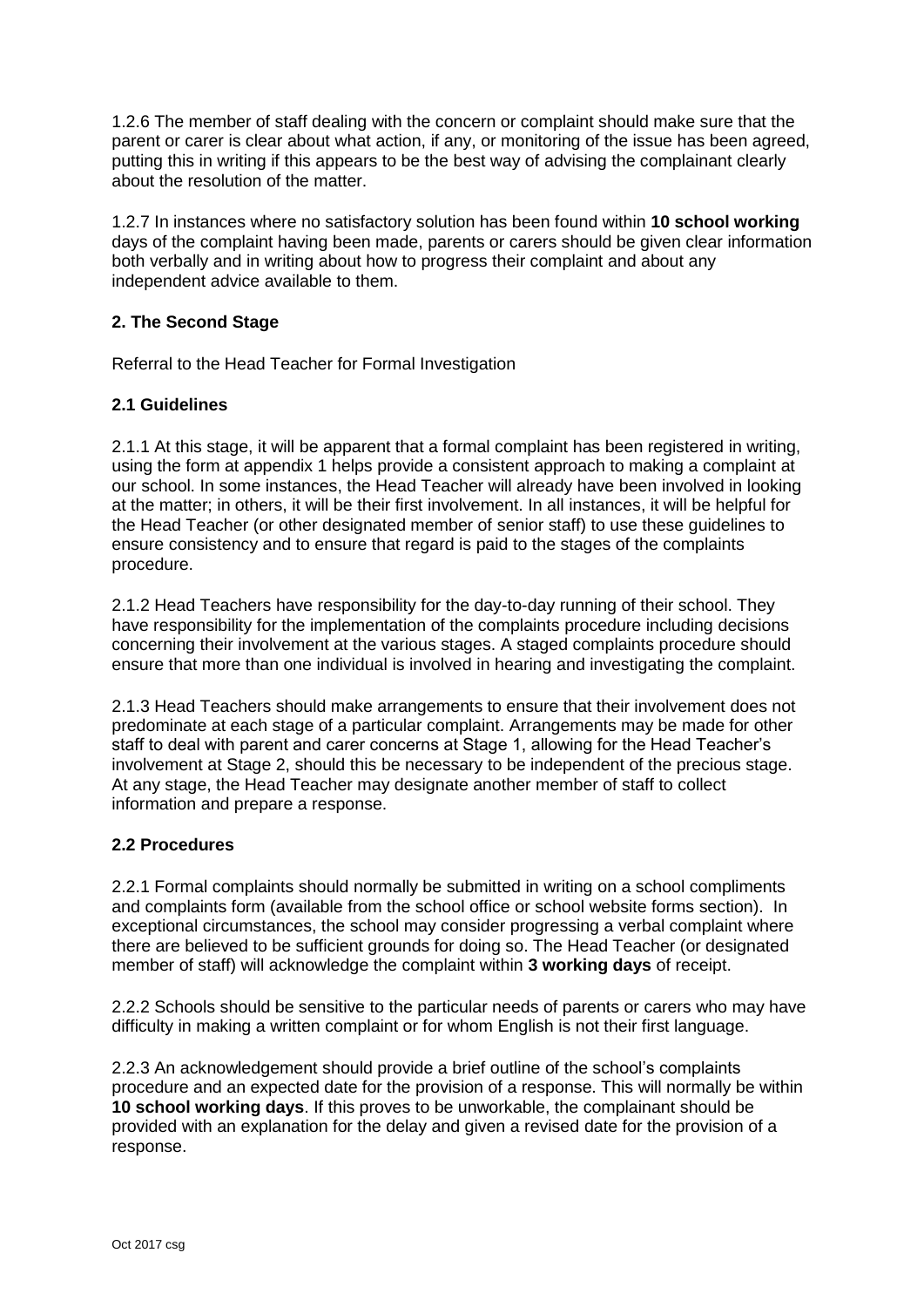2.2.4 The Advice and Conciliation Service may become involved and enable an agreed way forward. A mediated meeting between the complainant and the school to discuss a solution may be suggested if both parties are in agreement. The aim here is to seek an early resolution to the complaint for the benefit of the child, parents or carers and the school. Prolonging a complaint longer than is necessary is of no benefit to any of the parties involved. Such involvement is not however intended to compromise the formal complaints procedure. A complainant reserves the right to invoke more formal procedures should this be thought necessary to resolve matters.

2.2.5 The Head Teacher should provide an opportunity for a complainant to meet with them in order to supplement any information previously provided. It should be made clear to the complainant that, if they wish, they may be accompanied at any meeting by a friend, relative or representative to speak on their behalf; and that interpreting facilities can be made available should this be necessary.

2.2.6 The Head Teacher will, if necessary, interview witnesses and take statements from those involved. If the complaint concerns a pupil, the pupil should also be interviewed. In some instances, another member of staff with whom the pupil feels comfortable may be asked to attend. It may be appropriate, depending on the circumstances, to invite a parent or carer to be present when the Head Teacher interviews a pupil. The Head Teacher should keep written records of all meetings, telephone conversations and other contacts made during the course of the investigation of a complaint.

2.2.7 Once all relevant information has been gathered, the Head Teacher will then formulate a written response to the complainant. The Head Teacher may, additionally, suggest a meeting to discuss the complaint and seek a resolution. The written response should include a full explanation of the conclusion reached and the reasons for that conclusion. Where appropriate, this will include details of the action taken to resolve the complaint. If the complaint concerns a member of staff and action is to be taken against the member of staff concerned, the phrase 'Appropriate action has or will be taken' should be used.

2.2.8 The complainant should be advised that, should they find the Head Teacher's response inadequate and they wish to take matters further, that they should notify the Chair of the School's Governing Body within **10 school working days of receipt** of the head teachers response. The Chair should arrange for a Governors Complaints Panel to investigate the complaint and would normally chair this panel unless this is not appropriate, where this is not appropriate an alternative chair will be designated by the Governing Body.

2.2.9 Where a complaint has been made against the Head Teacher, arrangements should be made for the initial investigation to be conducted by a single Governor (usually the Vice Chair of the Governing Body) or a suitably constituted Governing Body Complaints panel who will undertake Stage 2 of these procedures.

#### **3. The Third Stage**

Appeal to the Chair of the Governing Body or Governing Body Complaints Panel

#### **3. 1 Guidelines**

3.1.1 It is anticipated that complaints will rarely reach this stage. It is, however, important that should they do so, any appeal is not only independent and impartial but that it should be seen to be so. All complaints reaching Stage 3 will have done so because the complainant has not been satisfied with the response provided by the Head Teacher (or Chair of Governors if the original complaint had been about the Head Teacher) at an earlier stage of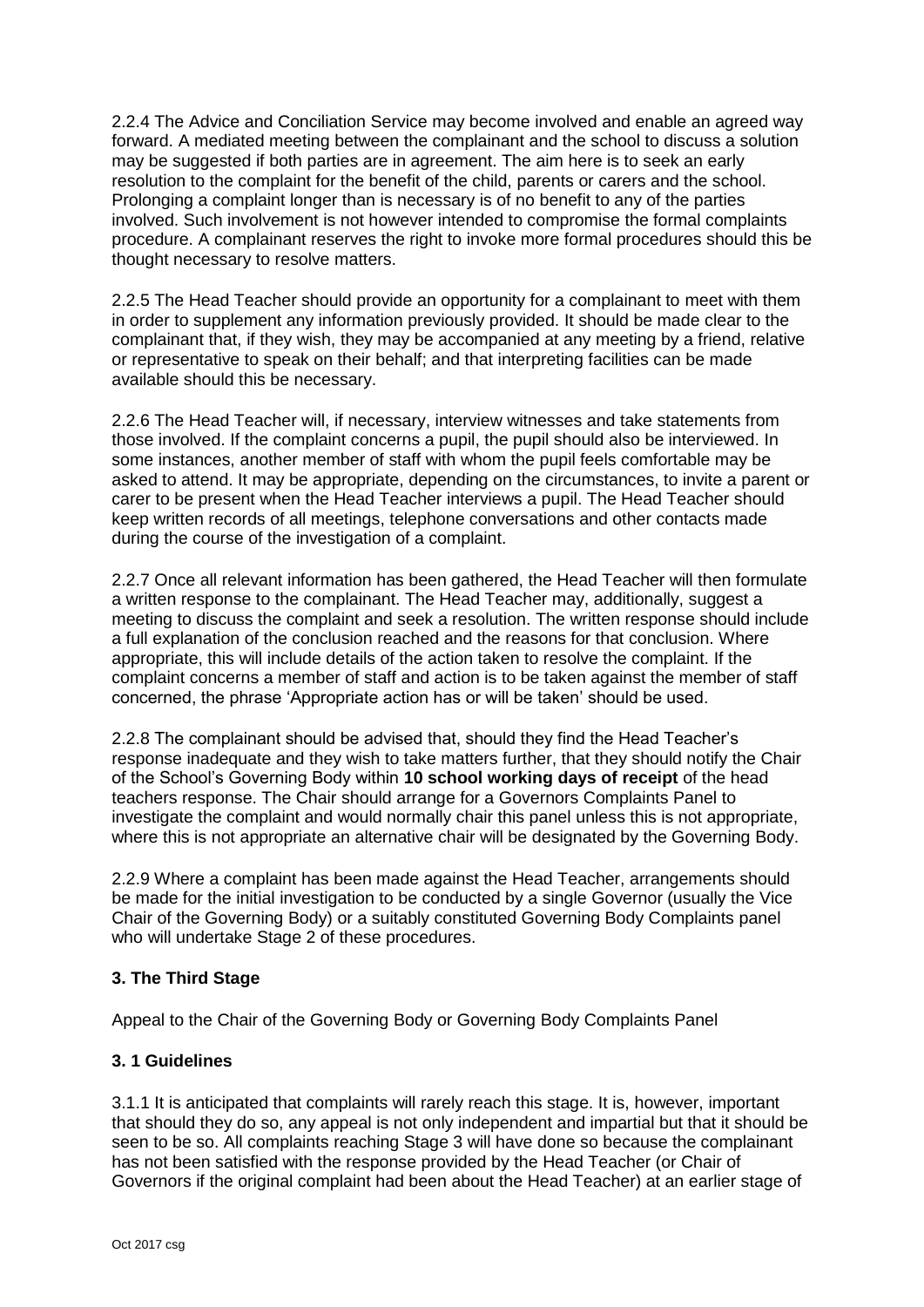the procedure. Therefore, governors who have had no prior knowledge of or involvement in the complaint must as far as is possible, handle any appeal.

3.1.2 As this is the last stage at which a resolution may be reached, every effort should be made to either mediate or conciliate. Parents or carers may therefore wish to seek assistance from the Advice and Conciliation Service, particularly if contact has not previously been made.

3.1.3 Appeals should normally be made in writing. In exceptional circumstances, the school may consider progressing a verbal complaint where there are believed to be sufficient grounds for doing so. The appeal should state clearly why it is felt that the complaint has not been resolved satisfactorily and, wherever possible, supported by documentary evidence or witness statements.

3.1.4 In the unlikely event of pupils needing to be interviewed, care will need to be taken to ensure that parental permission is obtained. In all instances a single governor should interview the pupil and parents or carers should be given the opportunity to attend but, if they are unable to do so, a nominated member of staff should accompany the pupil.

#### **3.2 Procedures**

3.2.1 Upon receipt of a written request by a complainant for the complaint to proceed to Stage 3, the procedures outlined below should be followed:

1. The Chair of the Governing Body should write to the complainant acknowledging receipt of the written request within 3 working days.

2. The acknowledgment should inform the complainant that the Chair or Vice Chair of Governors or three members of the school's Governing Body (complaints panel), as appropriate, will investigate the complaint within **20 school working days** of receipt of the request.

3.2.2 The acknowledgement should also explain that the complainant has the right to submit any further information or documentation relevant to the complaint. Any such documentation must, however, be received in sufficient time for this to be sent to the Chair or Panel members charged with conducting the investigation.

3.2.3 If a Governors Complaints Panel is conducting the investigation, the Chair of Governors should convene a panel elected from members of the school's Governing Body. Panel members should be governors who have had no prior involvement with the complaint. Generally speaking, it is not appropriate for the Head Teacher or other staff members to have a place on the panel. Governors may wish to bear in mind the advantages of having a parent or carer (who is also a governor) on the panel. Governors should be sensitive of issues of race, gender and religious affiliation and the make-up of the panel should, if possible, reflect the three categories of LA, Parent and Community governors.

3.2.4 The Chair should ensure that the Panel hears the complaint within **20 school working days** of receiving the request. All relevant correspondence regarding the complaint should be given to each Panel member as soon as the composition of the Panel has been determined, and in plenty of time before the panel meets.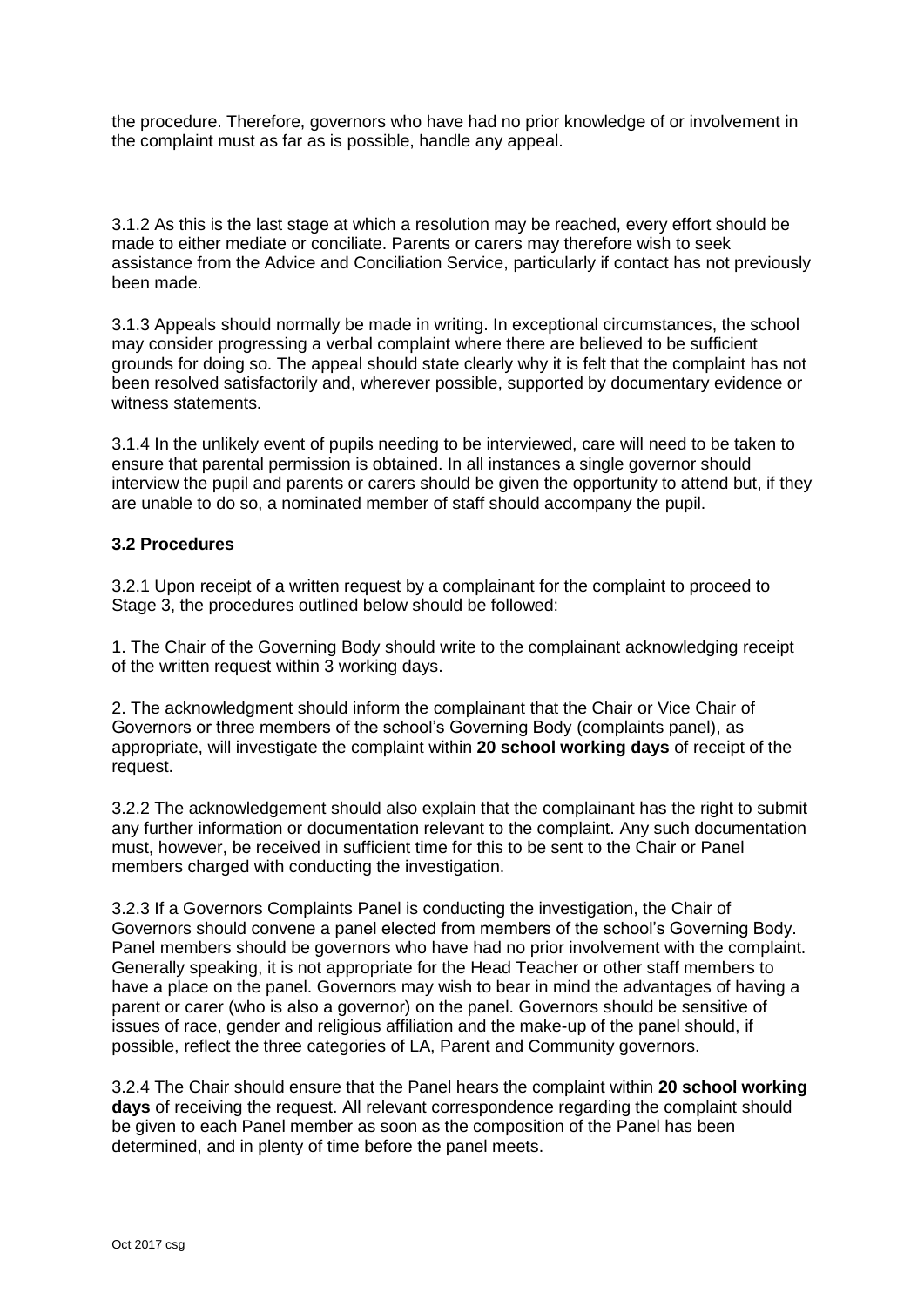3.2.5 The Chair should write and inform the complainant, Head Teacher, relevant witnesses and Panel members of the date, time and venue of the meeting, **at least 10 school working days** in advance. The details of the complaint available at that time should also be sent in writing to the Head Teacher.

3.2.6 Notice of the Panel meeting sent to the complainant should also inform him/her of their right to be accompanied to the meeting by a friend, advocate or interpreter. This notice should also explain how the Panel meeting will be conducted and of the complainant's right to submit further written evidence to the Panel at least **5 school working days in advance** of the meeting. The Chair (who may not be the Chair of Governors) should also invite the Head Teacher to attend and prepare a written report for the Panel in response to the complaint.

3.2.7 The Head Teacher may invite members of staff who have been directly involved in matters or issues raised by the complainant to respond in writing or, at the discretion of the Panel Chair, to attend the meeting in person. All concerned, including the complainant, should receive all relevant documentation, including the Head Teacher's report, **at least 5 school working days** in advance of the meeting.

3.2.8 It is the responsibility of the panel Chair to ensure that the meeting is properly minuted.

3.2.9 The aim of the Panel meeting shall be to resolve the complaint and achieve reconciliation between the school and the complainant. It has to be recognised, however, that whilst the intention is to ensure that any complaint, which reaches this stage, is seen to have been treated seriously, it may not be possible to make recommendations that fully satisfy the complainant.

3.2.10 The Panel should be sympathetic to the fact that some parents and carers will not be used to dealing with groups of people in formal situations such as this and may, therefore, feel intimidated by the setting. It is suggested therefore that the Chair ensures proceedings are as informal as the circumstances allow.

3.2.11 Should either party wish to produce previously undisclosed or uncirculated documentation, it is in the interests of natural justice to adjourn the meeting to allow sufficient time for each party to consider and respond to this.

3.2.12 At Stage 3, the complainant and the Head Teacher, together with and other staff who are involved with the complaint should be interviewed separately in order that the Panel can form a clear and independent view of the complaint. The interviews, which can be arranged to run consecutively, should allow for:

· The complainant to explain the nature of their complaint(s)

- · The Head Teacher to explain the school's response to the complaint
- · Panel members to have an opportunity to question both complainant and Head Teacher

· All parties to have a right to call witnesses (subject to the approval of the Chair) and the Panel to have the opportunity of questioning all witnesses

· Parents and carers, Head Teacher and staff to have the right of representation at the meeting if they so wish